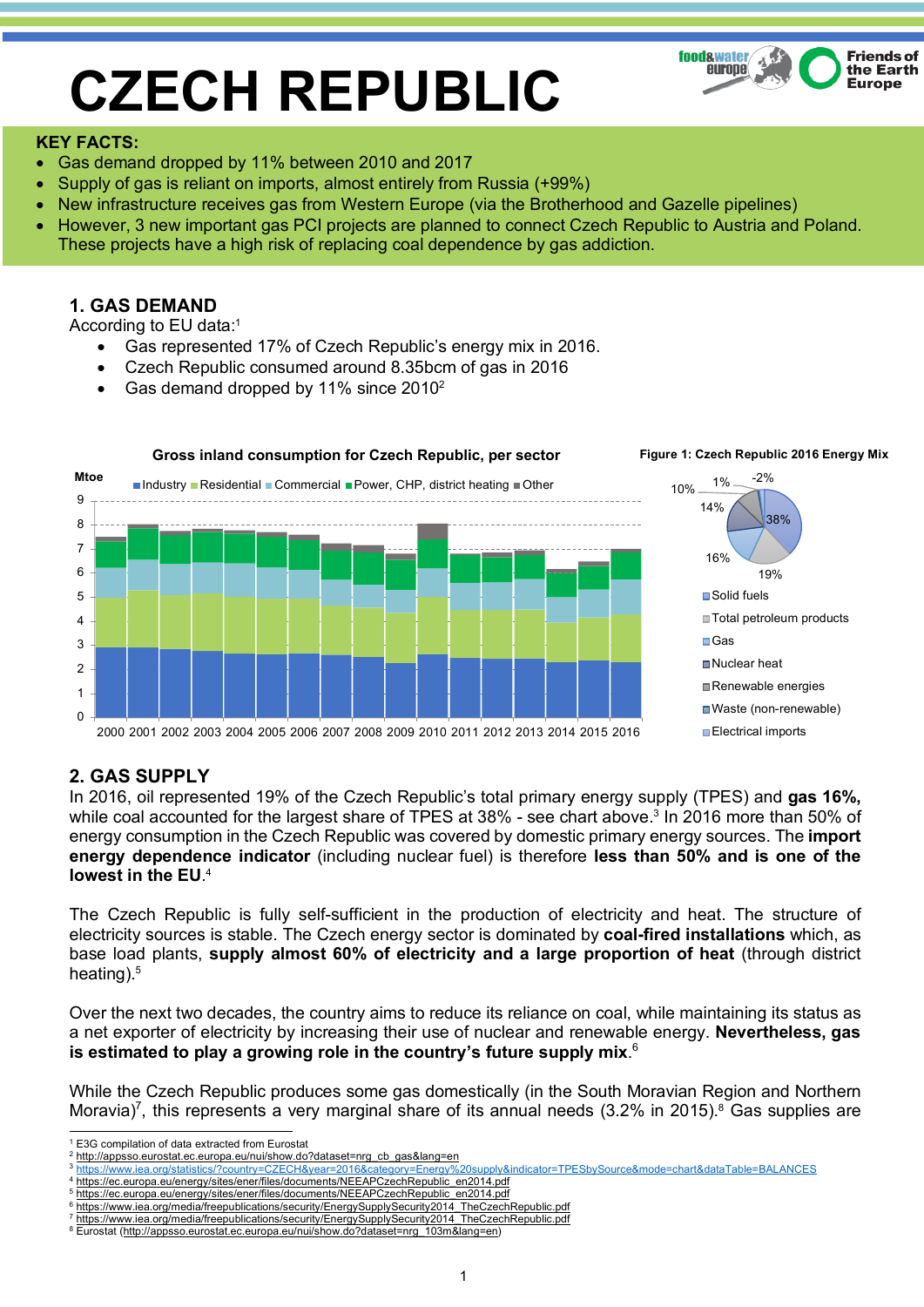therefore almost entirely dependent on imports. The structure of gas importations has been evolving in the last 5 years **with Norway's share shrinking, letting Russia fulfill 99.7% of the country's gas demand in 2016**. 9



**Czech Republic - Gas Suppliers (in TJ GCV)**

## **3. GAS INFRASTRUCTURE**

The Czech Republic maintains **a high degree of gas supply security** through a combination of several measures: including using long-term supply contracts and a relatively high capacity of underground commercial gas storage.

RWE Transgas Net, the Czech Republic's transmission system operator, manages a domestic and transit pipeline network with three interconnection points. This is used both to transport fossil gas for consumption in the Czech Republic and for transit of around 30bcm/y of Russian gas to other end-user markets further west. Transit gas arrives at the incoming transfer stations of Lanžhot and Olbernhau and departs from the outgoing transfer stations in Waidhaus and Hora Svaté Kateriny.

The country lost a large proportion of its core transit business in November 2011 when deliveries of Russian gas to Germany and France, flowing to Western Europe through the Brotherhood pipeline, were diverted via the Nord Stream pipeline (44bcm/y of Russian gas used to flow from East to West through the Brotherhood pipeline in 2010).<sup>10</sup> However, the Czech Republic found new opportunities to improve its energy security.

In 2012, the **GAZELLE gas pipeline** (capacity of 30bcm/y) was completed to connect to the OPAL and MEGAL gas pipelines that expand to the transmission system **supplying Germany and France.** Also, in **2012, the interconnector between the Czech and Polish gas transmission systems, known as the STORK project (1bcm/y CZ -> PL) was completed.<sup>11</sup> Capacity to transmit gas from West to East** (Slovakia and Ukraine) was then significantly increased through the **Brotherhood reverse flow pipeline**  (~28bcm/y CZ -> SK) in mid-2011.12 Consequently and since the take-or-pay clause was removed from the Czech contract with Gazprom, the Czech Republic is largely importing gas for its own needs from German hubs or from Norway.13 Czech consumers cannot only source non-Russian gas from Germany, they also have the option to choose the route for their gas supplies from Russia. They can import Russian gas either from Ukraine and Slovakia or from Nord Stream via Germany. The Czech Republic has in fact become an important hub for Nord Stream gas.14

**Moreover, gas storage capacity has been significantly expanded**: capacity at three of the country's eight underground storage sites has been raised to a total of 3.5bcm/y (from a previous total of 2.9bcm/y) and the total withdrawal capacity increased from 56.2mcm/d to 65.6mcm/d. This compares to the country's winter consumption range of 30-65mcm/d and a single day record high of 67.6mcm/d. When completely full, storage is able to supply peak demand for approximately 50 days.<sup>15</sup>

<sup>&</sup>lt;sup>9</sup> https://ec.europa.eu/energy/sites/ener/files/documents/2014\_countryreports\_czechrepublic.pdf

<sup>10</sup> http://energypost.eu/quiet-revolution-central-eastern-european-gas-market/

<sup>11</sup> https://ec.europa.eu/energy/sites/ener/files/documents/2014\_countryreports\_czechrepublic.pdf <sup>12</sup> http://www.visegradexperts.eu/data/\_uploaded/Finals/Tomasz%20Daborowski.pdf

<sup>13</sup> http://energypost.eu/quiet-revolution-central-eastern-european-gas-market/

<sup>14</sup> http://www.theenergycollective.com/energy-post/2397066/gazprom-plays-ball-the-depoliticization-of-the-european-gas-market

<sup>15</sup> https://www.iea.org/media/freepublications/security/EnergySupplySecurity2014\_TheCzechRepublic.pdf